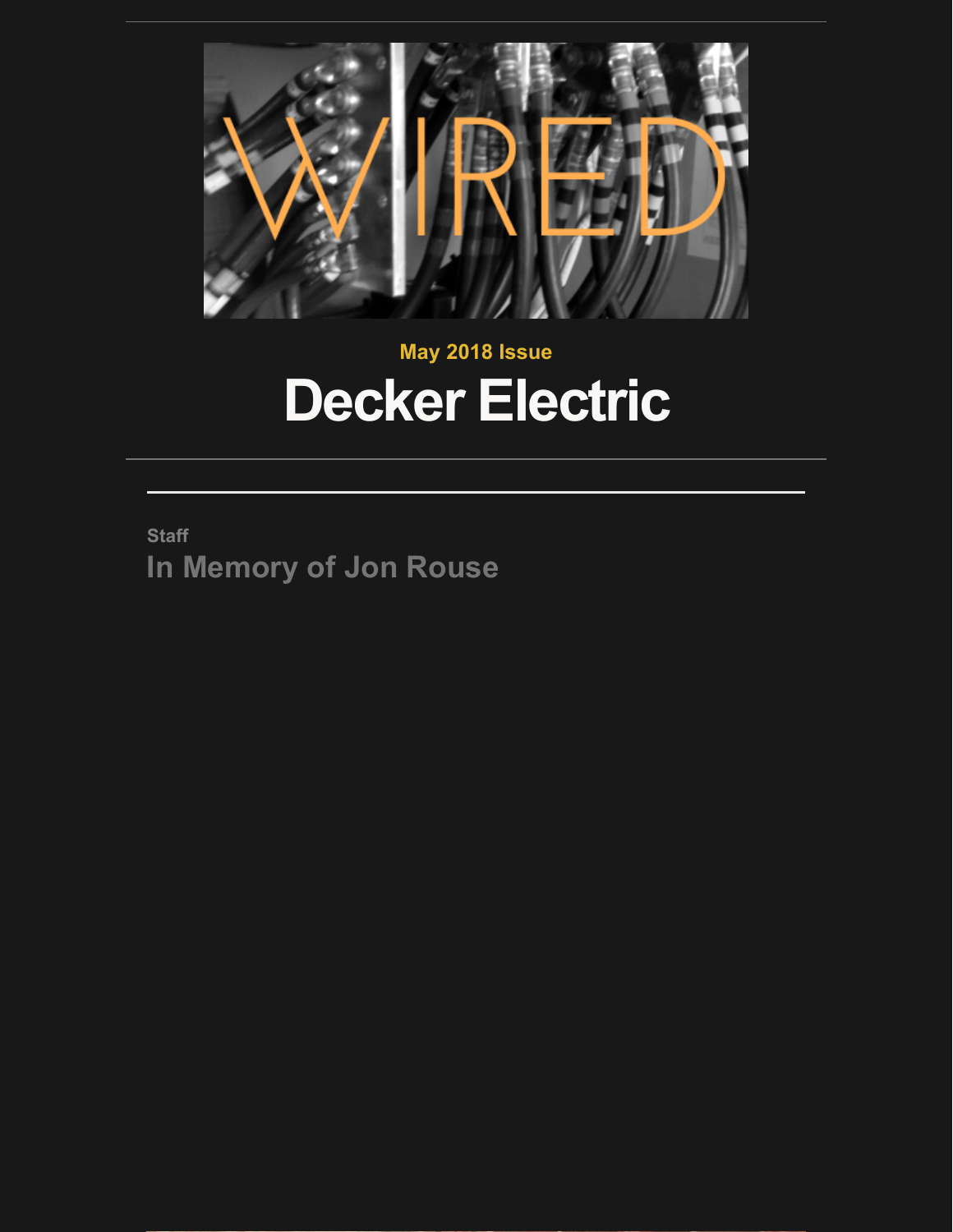

Our Decker Electric family was heartbroken to learn of the sudden loss of friend and coworker, Jon Rouse. Jon passed away unexpectedly May 28th. Our hearts go out to Jon's wife, Monalisa, and his two young sons, Dylan and Sean. We are raising money to help his family with expenses as they transition to life without Jon. [Here](https://www.gofundme.com/jon-rouse-family) is the link to the GoFundMe page we've created. Decker will match all funds raised up to \$5,000. Thank you so much to everyone who has already supported this cause.

### **Staff New Summer Interns**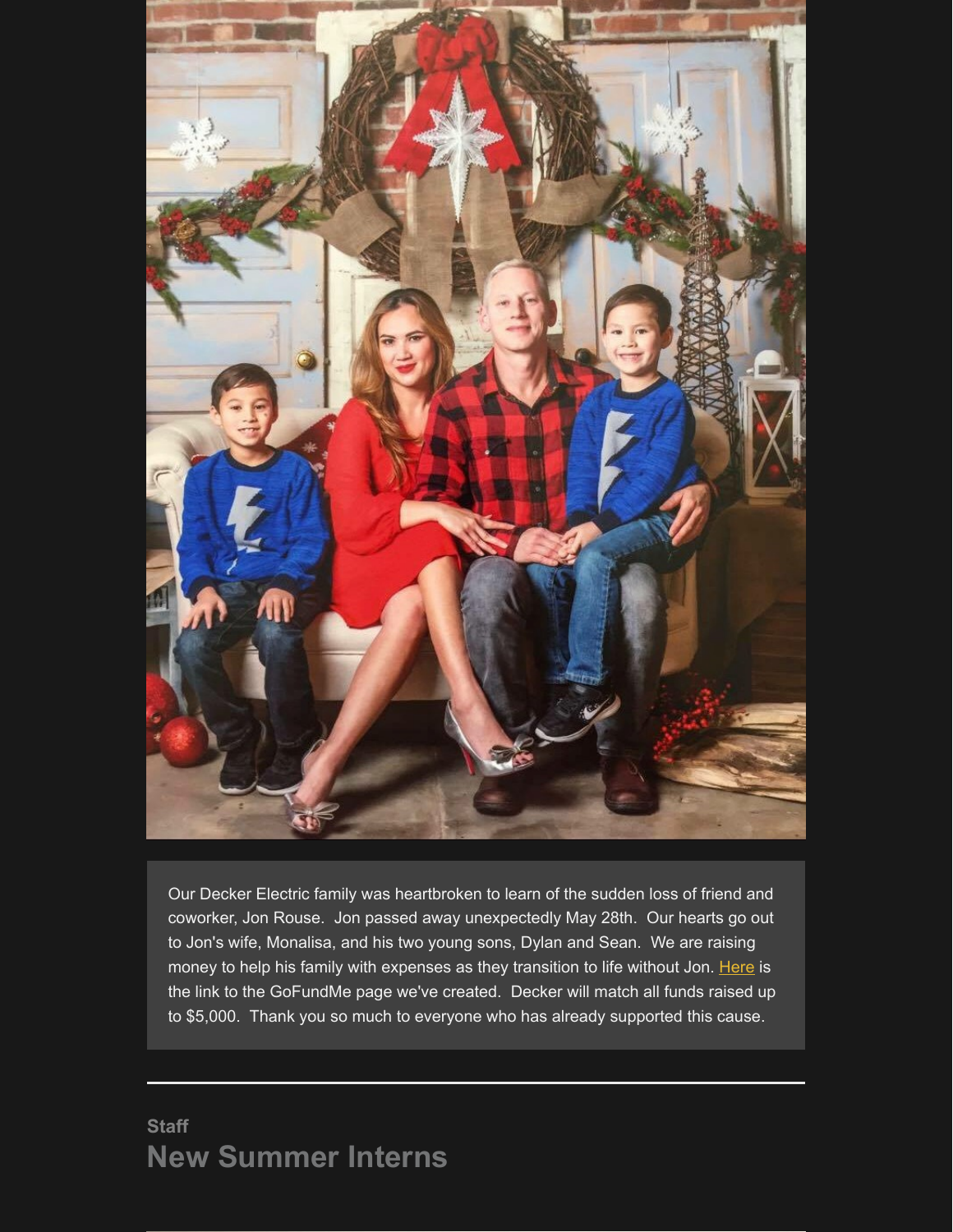

We are excited to have three college interns with us for the summer. Conner Wilkes from Pittsburgh State and Nathan Mills and Grant Wells from Kansas State. We have a busy summer planned for them and are hoping they will learn a lot during their time here. Please help us make them feel welcome!

## **Staff Director of Operations for Construction**

Decker Electric is excited to announce new hire, Josh Nesbit, as Director of Operations for construction. Josh is a graduate of the Kansas State Construction Science Department and brings 14 years of construction experience working with PCI, Westar and Burns and McDonnell. Josh will be working closely with the project management team to find opportunities to better serve our customers by providing complete Construction Management services.

**Staff Blood Drive**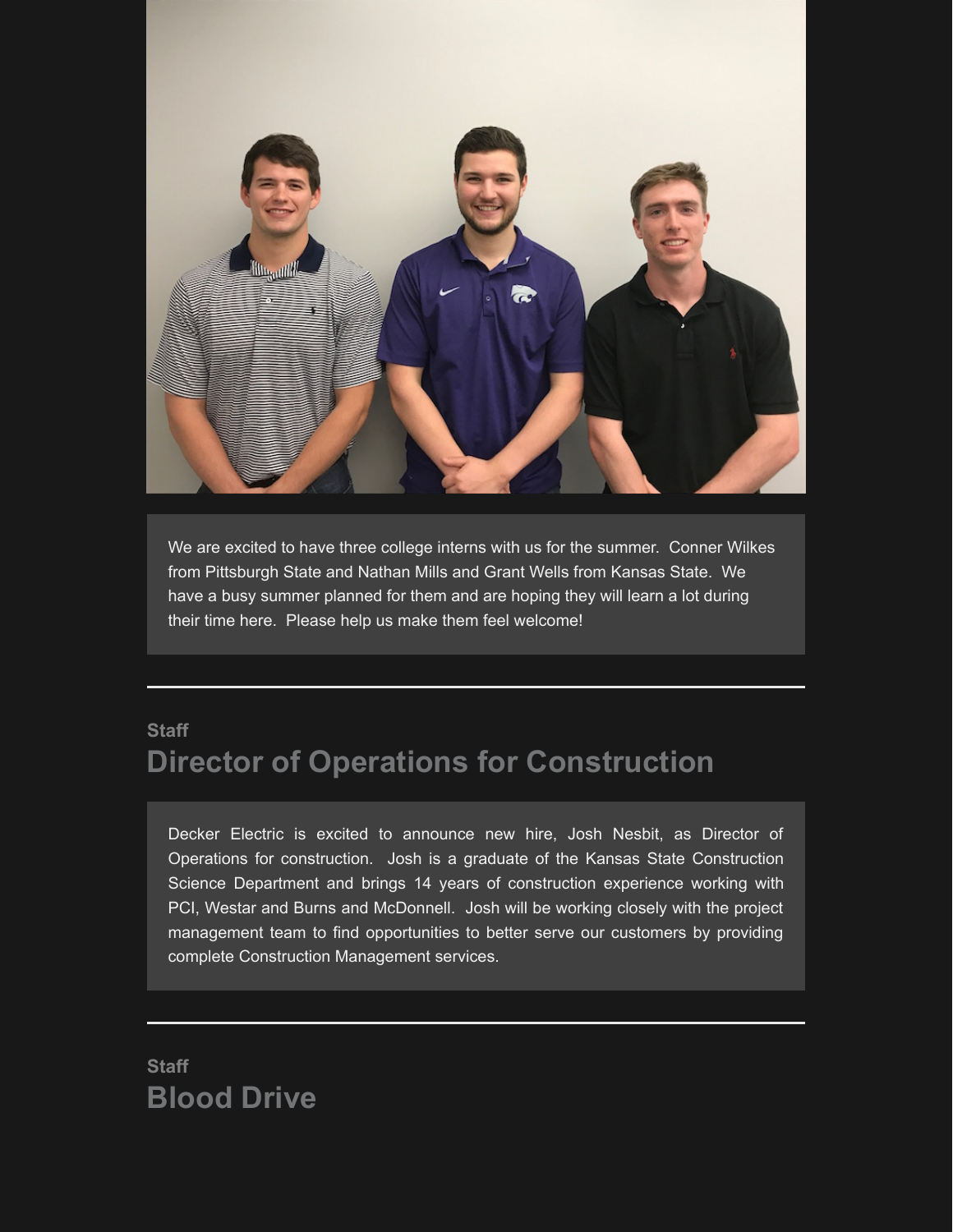# **AMERICAN RED CROSS BLOOD DRIVE**

The Decker Electric Helping Hands Team is holding a blood drive through the American Red Cross on June 22nd from 10AM to 3PM. The Bloodmobile will be parked in our shop parking lot so your time commitment will be minimal. This drive is open to both Decker employees and their families. Click [here](http://signup.com/go/oMUyBpm) to sign up for a time slot. Please contact [Kendall Kemp](http://kkemp@decker-electric.com/) if you have any questions. Thank you for helping us give back to the community!

## **Community Leukemia & Lymphoma Society**





Decker Electric was proud to sit with runner-up "Man of the Year" candidate Jason Ladner with IMA Financial Group and Governor Jeff Colyer at the Leukemia and Lymphoma Society "Man & Woman of the Year" competition. This is a competition among local leaders in the community to raise money for blood cancer research in honor of two local children who are blood cancer survivors. Thank you Jason for inviting Decker Electric to this event.

#### **Community**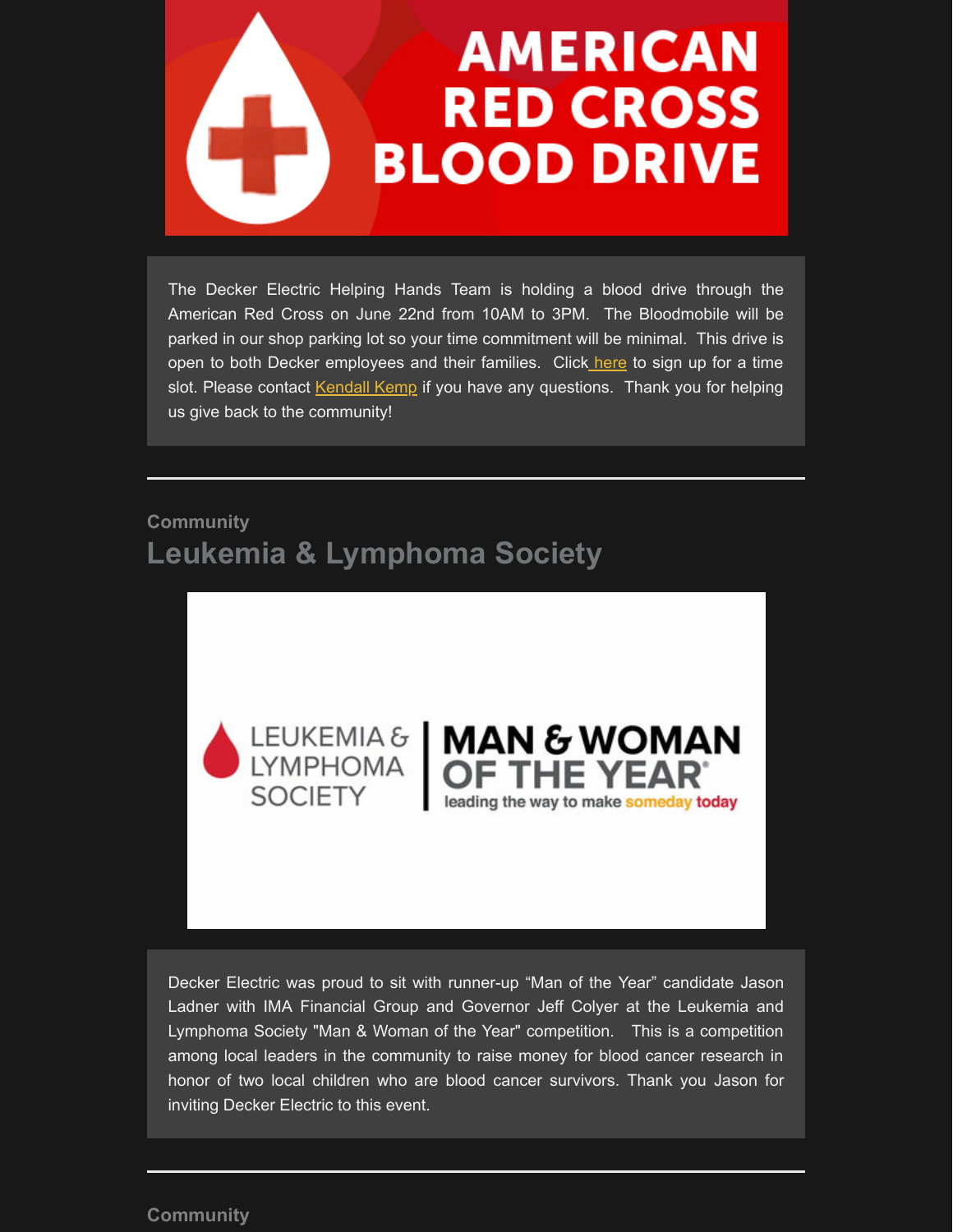## **Wichita Riverfest**



Decker Electric is proud to be the Official Power Sponsor of the Wichita Riverfest again this year. The Riverfest runs from June 1st through June 9th. Click [here f](https://www.wichitariverfest.com/fun.php?page=day_calendar-event_schedule#list_days)or a list of daily events and activities. We are also giving away a daily food court voucher to the first person to find Dave Turner each day. Get the word out...Dave will probably be wandering around the food court area and is ready to give away these vouchers!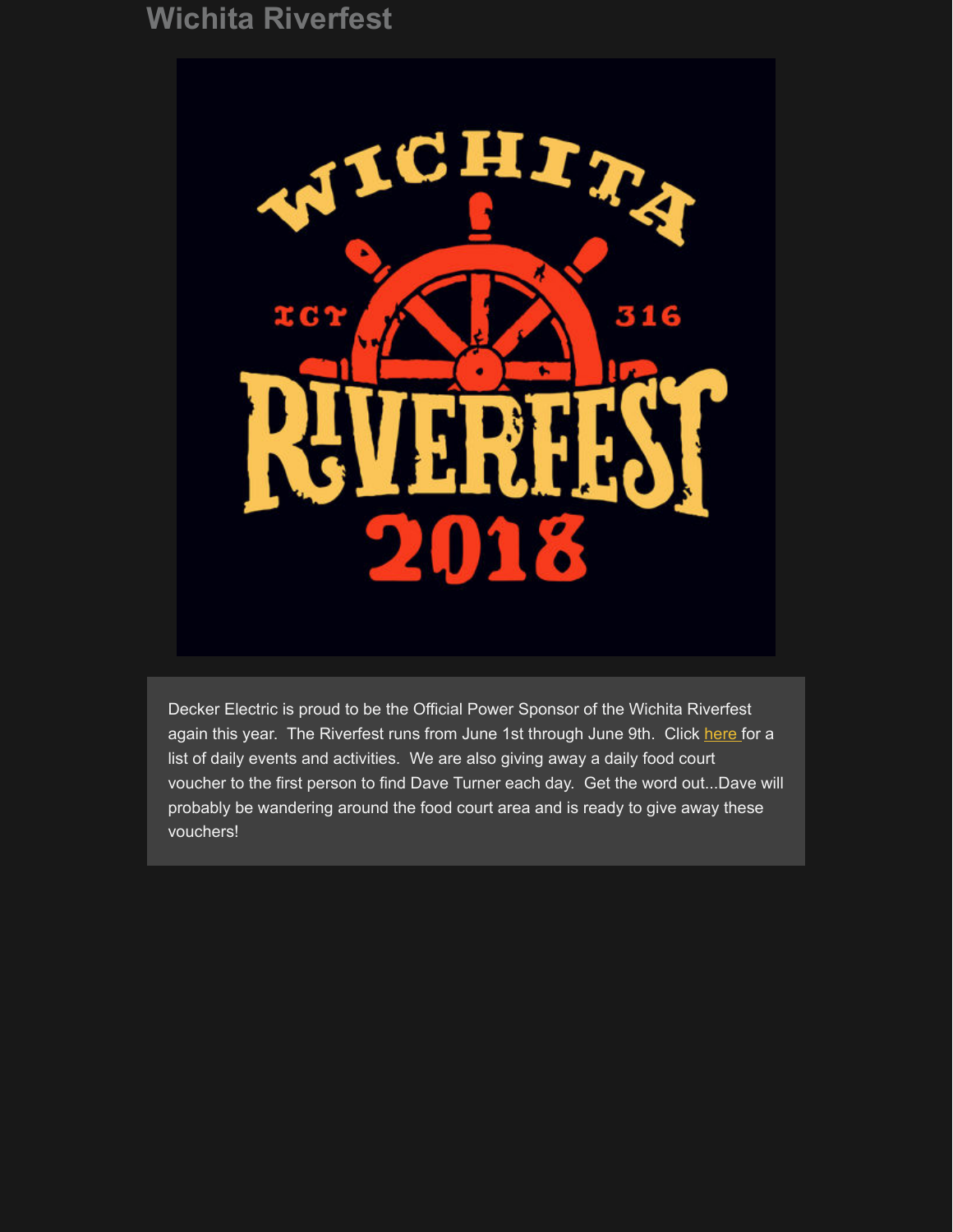

#### **Recently-Awarded Projects in the Second Quarter**

**ESU** *Surveillance RFP Campus Phase 1* **T-Mobile**-Wichita, KS *Cell Tower* **Emerald Bay**-Wichita, KS  *Lift Station* **KanPak**-Ark City, KS *WTP* **Kinder Morgan**-Carlsbad, NM  *Metering Station* **Kinder Morgan**-Kirby, TX  *Metering Station* **UPRR**-Salt Lake City *LED Lighting* **UPRR**-South Morrill, NE **Tyson**-Holcomb, KS *Chill Spray* **Tyson**-Amarillo, TX *Switchgear* **Transalta Americold**-Wichita, KS  *Switchgear* **Daktronics**-Conway Springs **Earthcare Products**-Wichita, KS  *Panel Build*

#### **Monthly Projects**

**City of Wichita**  *Service Department*

#### **Current Projects**

**Wichita Library**-Wichita, KS  *Telecom* **Warren Riverview Park**- Derby, KS **TransCanada** *PCR Install* **KanPak**-Ark City, KS  *Warehouse Design/Build* **KanPak**-Ark City, KS  *Access Control/CCTV* **KanPak**-Ark City, KS  *Fiber and Telecommunications* **Hershey**-Hershey, PA  *Kissing Control Upgrade* **Hershey**-Hershey, PA  *Kissing Engineering* **Hershey**-Hershey, PA  *Monorail Panel Build* **Hershey**-Hershey, PA  *Monorail Engineering* **Lockheed**-Fort Worth, TX *PMM3* **UPRR**-Fort Worth, TX  *Davidson Yard* **UPRR**-San Antonio, TX **White Energy** *Beer Degas & Liquid Urea* **Green Plain**-Madison, IL  *Batch Fermentation* **Enbridge**-Cusing, OK